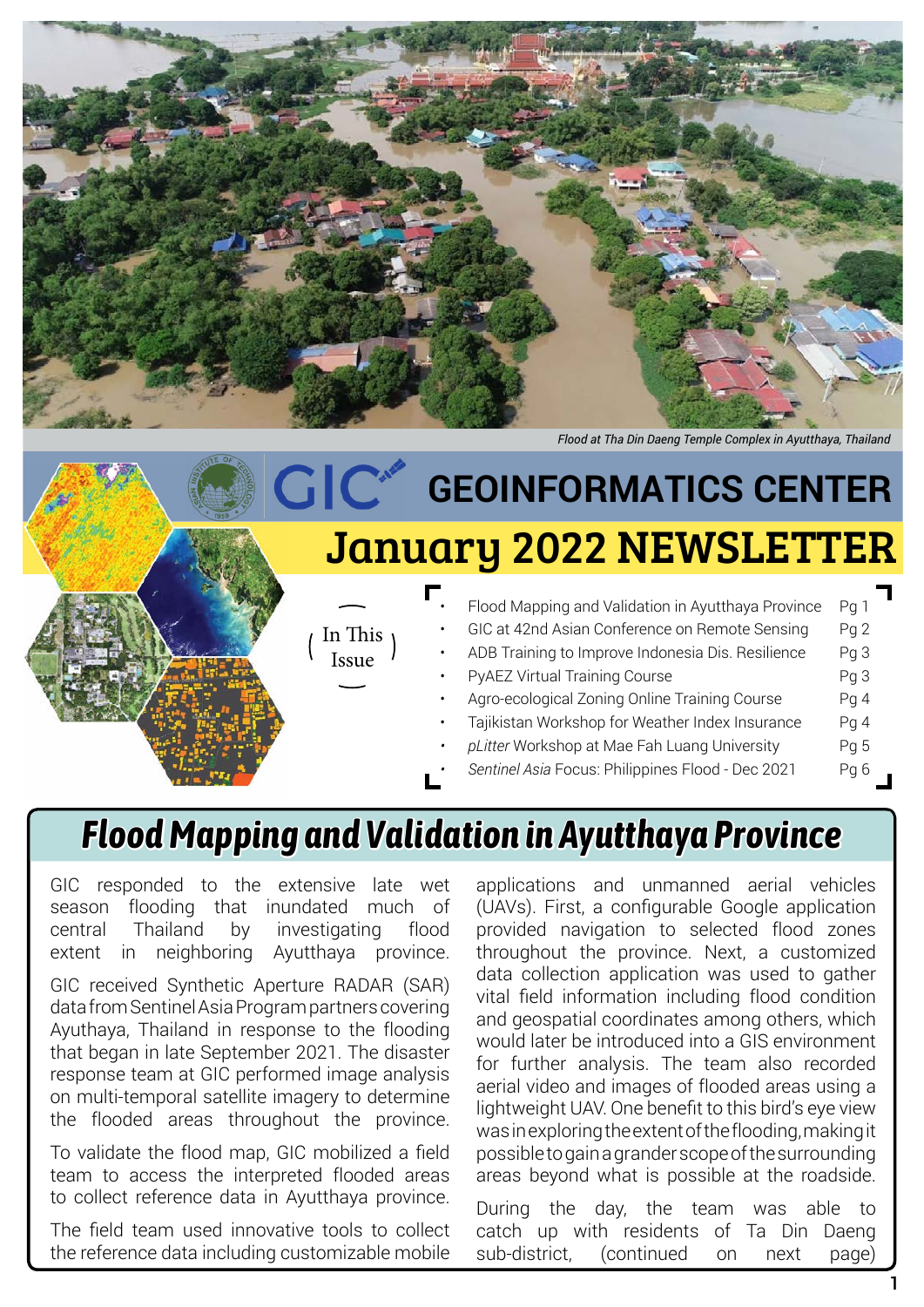# *Flood Mapping Validation in Ayutthaya (cont.)*

Phak Hai District, Ayuthaya, where relief efforts were underway. A small fleet of motor boats was on hand delivering essential supplies to residents in the nearby flooded villages. UAV made it possible to survey the extensive flooding surrounding the Tha Din Daeng Temple Complex located just down the road from the relief boat staging area.

Sentinel Asia is a collective managed by the Asia-Pacific Regional Space Agency Forum (APRSAF) to aid in disaster management with space technology. GIC serves as the Principal Data Analysis Node for Sentinel Asia, playing a vital role in the coordination of satellite data analysis, generation of value added mapping products, and dissemination of the results through the Sentinel Asia system.

GIC's reference data for the late 2021 wet season flooding in Ayutthaya province can be accessed through [GIC's mapping portal](https://gicait.maps.arcgis.com/apps/instant/attachmentviewer/index.html?appid=c8d4592e873b43aea663d42b2662aaf8).





Recoding flooded area refernce data in Ayutthaya



Relief efforts underway at Ta Din Daeng Sub-district

# **GIC at the 42nd Asian Conference on Remote Sensing**

GIC presented novel research for detecting centroids of objects in aerial images at the 42nd Asian Conference on Remote Sensing (ACRS) which was held from November 22-24, 2021 in Can Tho, Vietnam.

GIC Team Leader Lakmal Deshapriya delivered a presentation describing Centroid-UNet, a new approach to detecting centroids of objects appearing in RGB aerial and satellite imagery with a deep neural network.

The Centroid-UNet model is based on classic U-Net semantic segmentation architecture, which has been optimized for centroid detection. The technique uses Gaussian blobs generated around centroid points to stabilize the training process. The model was tested and evaluated in a case study using high resolution aerial imagery for centroids of buildings and coconut trees. The simplified approach achieved a good accuracy for both object types in comparison to other centroid detection methods.

The next steps will assess the feasibility of using

this approach for multi-class centroid estimation.

The code for Lakmal's Centroid-UNet research as well as the trained models are published in GitHub - [https://github.com/gicait/centroid-unet](https://github.com/gicait/centroid-unet  ) 

Due to the ongoing COVID-19 pandemic, the majority of the 42nd meeting of ACRS was held online.

ACRS is an annual conference hosted by member countries of the Asian Association on Remote Sensing (AARS). The conference dates back to 1980 with an inaugural meeting in Bangkok, Thailand. Professor Shunji Murai, organizer and catalyst for the first ACRS conference, continues to be an integral part of its success to this day. In 2022 ACRS will be holding its 43rd meeting in Ulaanbaatar, Mongolia. Stay tuned to the [AARS website](https://a-a-r-s.org/acrs/) for future ACRS announcements.

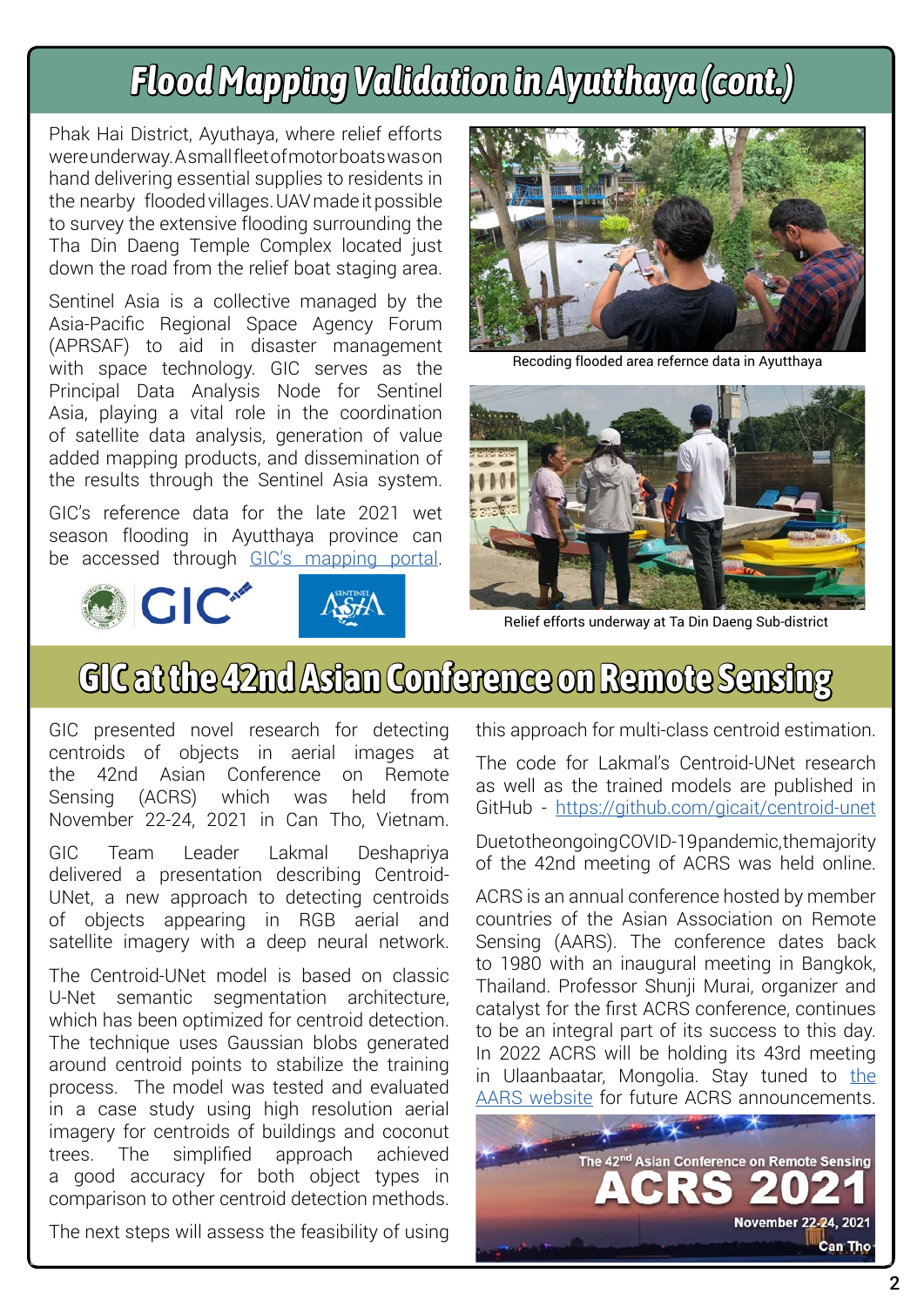## **ADB Training to Improve Indonesia Disaster Resilience**

GIC shared its expertise in a capacity building program related to earth observation for land subsidence, building stability, flood, agriculture, and aquaculture in Indonesia. The event was held online through the partnership of the European Space Agency (ESA) and the Asian Development Bank (ADB), and hosted by the Indonesian Research Organization for Aeronautics and Space (LAPAN) from November 22-26, 2021.

The 5-day training course, titled Knowledge Sharing & Capacity Building of Earth Observations for Water and Food Security Planning in Indonesia, was sponsored by the Asian Development Bank through (i) the Water Financing Partnership Facility; and (ii) the Japan Fund for Poverty Reduction.

GIC participated in a session which focused on stability mapping for buildings and critical infrastructure. Research associates' Chathumal Madhuranga and Syams Nashrrullah shared GIC's progress in an ongoing ADB's project on Emergency Assistance for Rehabilitation and Reconstruction (EARR) Monitoring in Palu, Central Sulawesi, the site of a devastating September 2018 earthquake that caused more than 4,000 deaths. GIC opted to use the Small Baseline Subset (SBAS) and Persistent Scatterer Interferometry (PSI) technique for Sentinel-1 multi-temporal InSAR data processing for this task. The final output was a map depicting the

stability of buildings in Palu with a low, medium, or high motion status based on ground motion levels determined from Sentinel-1 data analysis.

Data access and processing for GIC's ground motion analysis took place in the Geohazard Exploitation Platform (GEP), a cloud-based solution that carries out large scale processing of Earth Observation data, and allows mapping hazard prone land surfaces and monitoring terrain deformation.

During the session GIC also introduced the Project Geoportal, a user-friendly and interactive platform to support the Palu reconstruction monitoring activities and visualize the output of the data processing and analysis. The Geoportal features maps that were created through SAR data analysis including time-series displacement maps and stability maps of buildings and other infrastructure. Additional map layers like active fault lines, liquefaction areas, and resettlement areas assist in understanding underlying geographical concerns as well as ongoing aid efforts.

GIC was joined by Remote Sensing Technology Center of Japan (RESTEC), Terradue, Luxembourg Institute of Science and Technology (LIST), Planetek Italia, and Indonesia's government agencies and universities to round out the other sessions which focused on land subsidence, flood mapping, crop and water use mapping, and aquaculture mapping.



### **Virtual training course on Python for Agro-ecological Zoning**

GIC held an open online training course from October 25-29, 2021 in collaboration with FAO to introduce the PyAEZ tool to professionals in support of policy and planning exercises related to land-use planning and management. The training focused on the use of a cloud platform (Google Colab) for running Python scripts to generate AEZ output. It covered the various modules implemented in AEZ on agro-climatic analysis, crop-modeling, limiting factors on climate, soil,

and terrain analysis, customizing, and running the Python code. There were 25 technicians working on land-use planning in attendance. Prerequisites for the course included skills in Geographic Information Systems and Python. A brief recap of Python, as well as exercises on data pre-processing / preparation, was also introduced. PyAEZ training modules were made available online, including examples, illustrations, and the data used to follow the training course.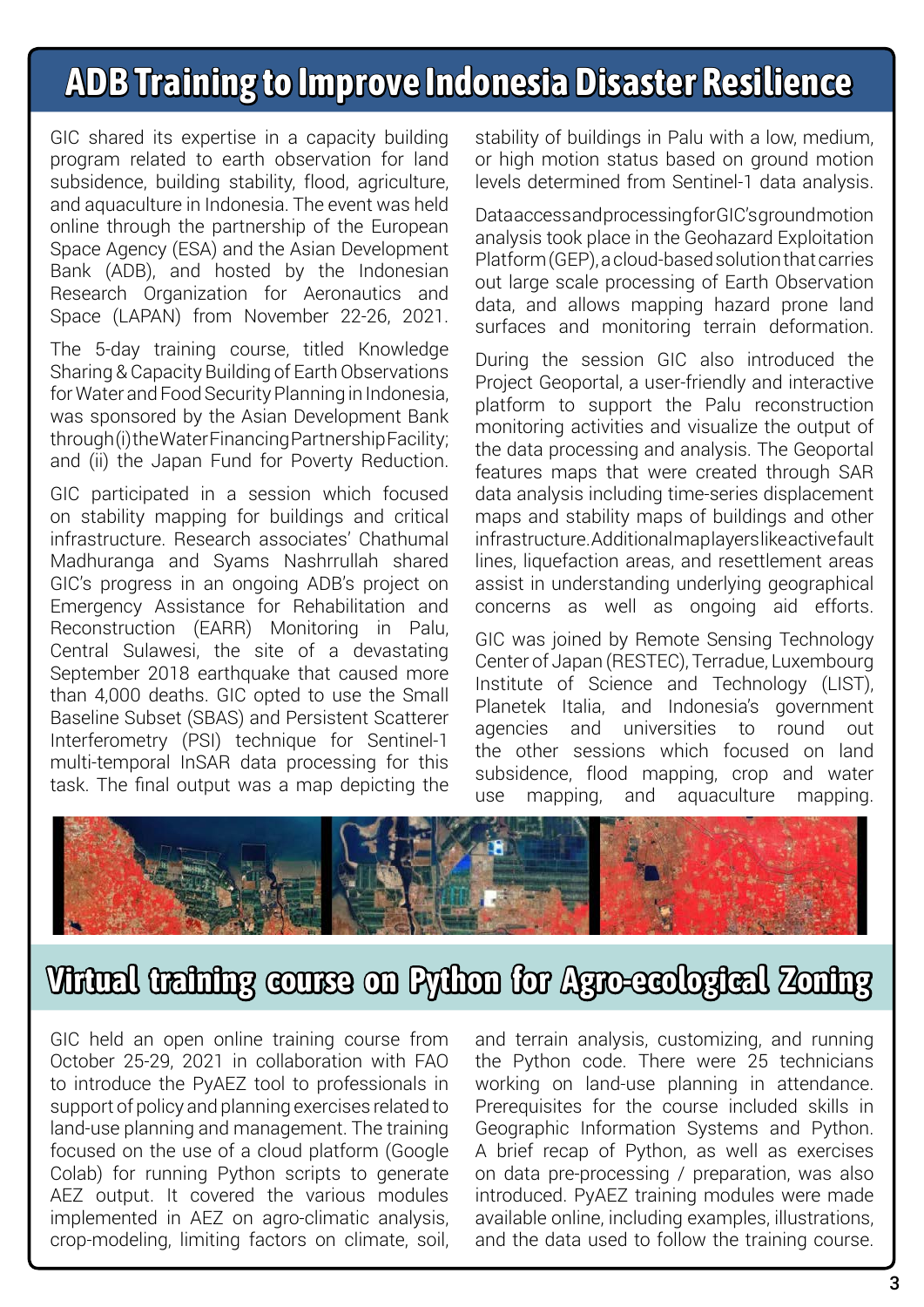# **Agro-ecological Zoning Online Training Course**

GIC and the United Nations Food and Agriculture Organization's (FAO) Geospatial Unit under the Land and Water Division held an online training course from 11-15 October 2021 to introduce land management professionals to Agro-ecological Zoning (AEZ).

The training course, titled *An Introduction to Agro-Ecological Zoning: A Framework for Agricultural Development and Land Use Planning*, was attended by nearly 100 participants from 22 countries.

AEZ is a land evaluation framework used to predict the potential of land based on its attributes including land suitability and limiting factors related to climate, soil, and terrain. To address these varied topics, a diverse assortment of instructional sessions was devised for the training program by the FAO and GIC teams. Sessions focused on data requirements for AEZ, Global AEZ Methodology, LULC concepts, hands-on analysis of climate data, crop modeling, crop parameters,

water balance on soil and crop water stress, yield, limiting factors, soil, topography, interpretation of crop summary table, and AEZ country applications.

The AEZ methodology was developed by FAO in the late 1970's as a way to evaluate land at the continental scale. The process defined agro-ecological zones based on similar soil and climate characteristics which conveyed agricultural production potential. Over time the AEZ development team expanded to the global scale with the release of a Global AEZ product at the turn of the millennium. The latest iteration, GAEZ 4.0, debuted in June 2021 as the most interactive version yet. GAEZ 4.0 takes advantage of modern web-GIS technology to give users the experience of visualizing land management data on a web platform.

The sessions for this training course can be accessed at [GIC's Youtube page](https://www.youtube.com/playlist?list=PLKdGIbtBVuW2Lc42sWqt-tQyiUJGVQVHz).



## **Tajikistan Stakeholder Workshop for Weather Insurance**

GIC held an inception workshop for a new project involving an assessment of the feasibility for weather index insurance for Tajikistan on October 08, 2021.

The main goal of this workshop was to consult stakeholders on the potential of Weather Index Insurance (WII) in the context of Tajikistan, and current global best practices on WII were also introduced during the workshop.

Twenty participants were in attendance from Tajikistan government agencies such as the Ministry of Agriculture, the Agency for Hydrometeorology, the Ministry of Finance, and the Agency on Statistics. Furthermore, representatives from the banking, insurance, and agriculture industries also took part in the workshop.

Through active participation from many attendees, the current status of the agriculture insurance sector in Tajikistan and data availability was discussed during the inception workshop.

Following opening remarks by UNEP Tajikistan and AIT, GIC Director Dr. Manzul Hazarika provided the project background and scheduled activities. Lakmal Deshapriya, GIC Research Associate, explained the detailed data requirements for selecting suitable crops, initial locations, and meteorological stations needed for feasibility assessment.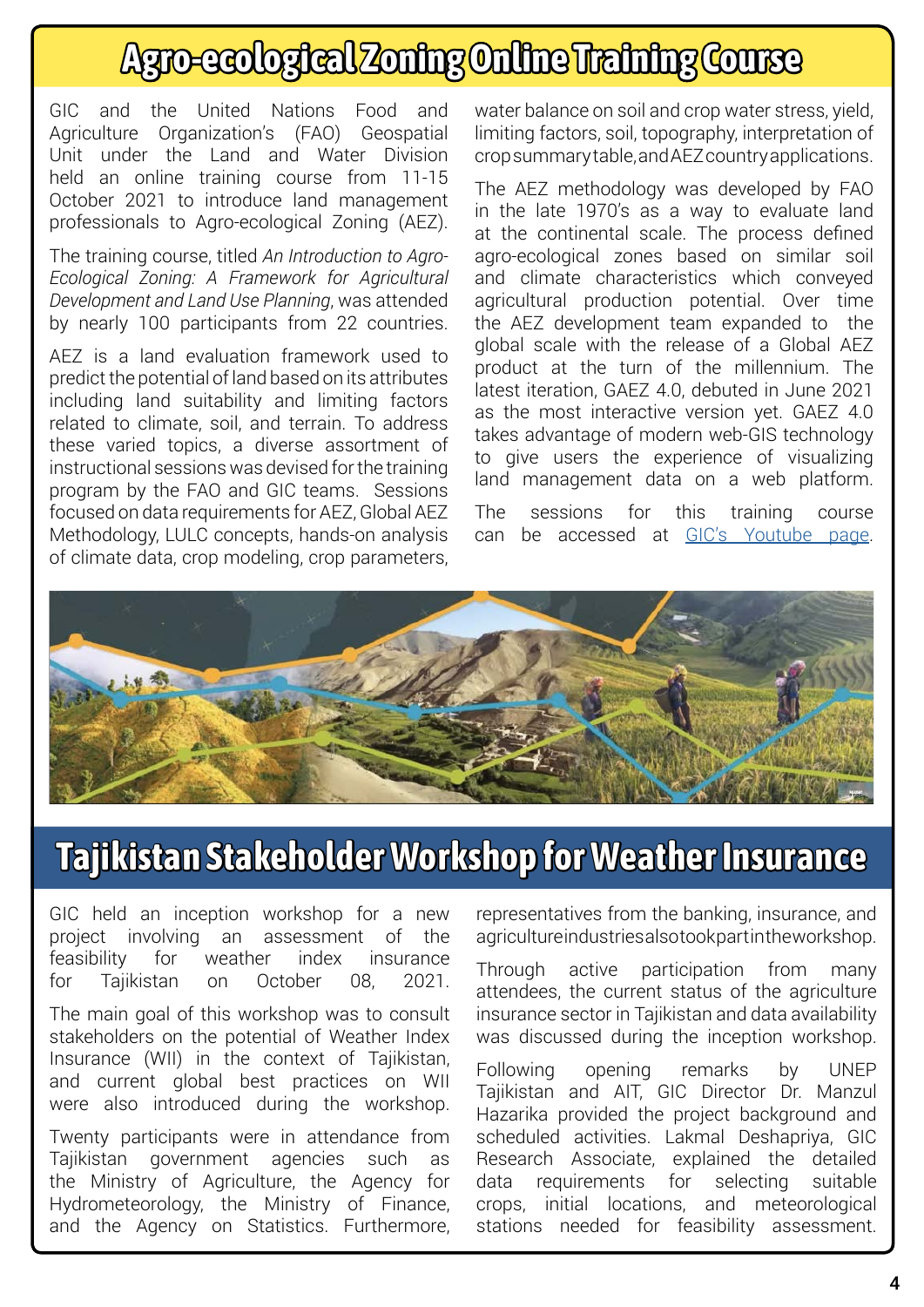## *pLitter* **Workshop at Mae Fah Luang University**

GIC held an interactive workshop at Mae Fah Luang University (MFU – Chiang Rai, Thailand) to introduce *pLitter,* a new online platform for enhancing a machine learning model to identify plastic litter in streets and waterways with citizen science.

GIC-AIT showcased *pLitter's* plastic litter annotation capabilities for a group of 140 students from Dr. Panate Manomaivibool's "Products and Environmental Impact" class in the Natural Resources and Environmental Management Program. The workshop was jointly organized by GIC-AIT and MFU under the United Nations Environment Programme (UNEP) CounterMEASURE Project, an initiative tackling regional marine plastic pollution. Dr. Manomaivibool opened the workshop by addressing new challenges to in-situ data collection brought on by the COVID-19 pandemic and the novel approach offered by GIC-AIT to address this issue.



Annotation Workshop to detect Plastics led by Sriram Reddy

At the core of the workshop, Dr. Kavinda Gunasekara–leader of the GIC team for the CounterMEASURE project–introduced students to *pLitter* and the concept of tackling marine plastic litter with mapping technology. In this approach, GIC implements both citizen science and machine learning to produce a plastic litter identification model in which citizen scientists are directly involved in training the model to identify plastic litter. The resulting output is a map depicting plastic waste distribution covering an entire study area.

"There are two types of citizen science we have understood during the development of our plastic litter identification model. Type 1 involves creating the model prediction by contributing images of plastic waste in the environment to our online platform, pLitter. Type 2 requires marking

instances of plastic waste in those contributed images which serve as training data for the model, a process called annotation," Dr. Gunasekara said in his presentation. During the workshop, Dr. Gunasekara asked students to contribute as the second type of citizen science to understand the image annotation process in *pLitter.*

Although the participating students shared a background in environment, nearly half of the group previously had some exposure to machine learning in their university curriculum. Existing interest in the topic was met with enthusiasm to get involved in the annotation exercise.



Participants Signing "P" for the pLitter Annotation Platform

There were 9 categories of objects to be annotated by the students: plastic bottles, clothes/textiles, facial masks, piles of litter, plastic bags, rope, single-use plastics (SUPs), trash bins, and wrappers/sachets. Led by GIC's Sriram Reddy, the hands-on session began with a demonstration on the annotation process in *pLitter* followed by independent annotation by the students. In total, 2,830 images were reviewed during the workshop, with plastic annotated in 1,683 images (of the 2,830 images there were 1,147 without plastic in them) into the 9 categories, with plastics forming the majority of the annotations.

To spur model improvement and boost citizen scientist involvement, *pLitter* is also capable of receiving plastic litter image uploads where contributors can be involved in the Type 1 form of citizen science described by Dr. Gunasekara.

With the objective for increasing the awareness of plastic pollution, Aprilia Rinasti – GIC's moderator for the workshop  $-$  found that 43.2% of students who participated in the workshop were strongly aware of the issue and eager to contribute more.